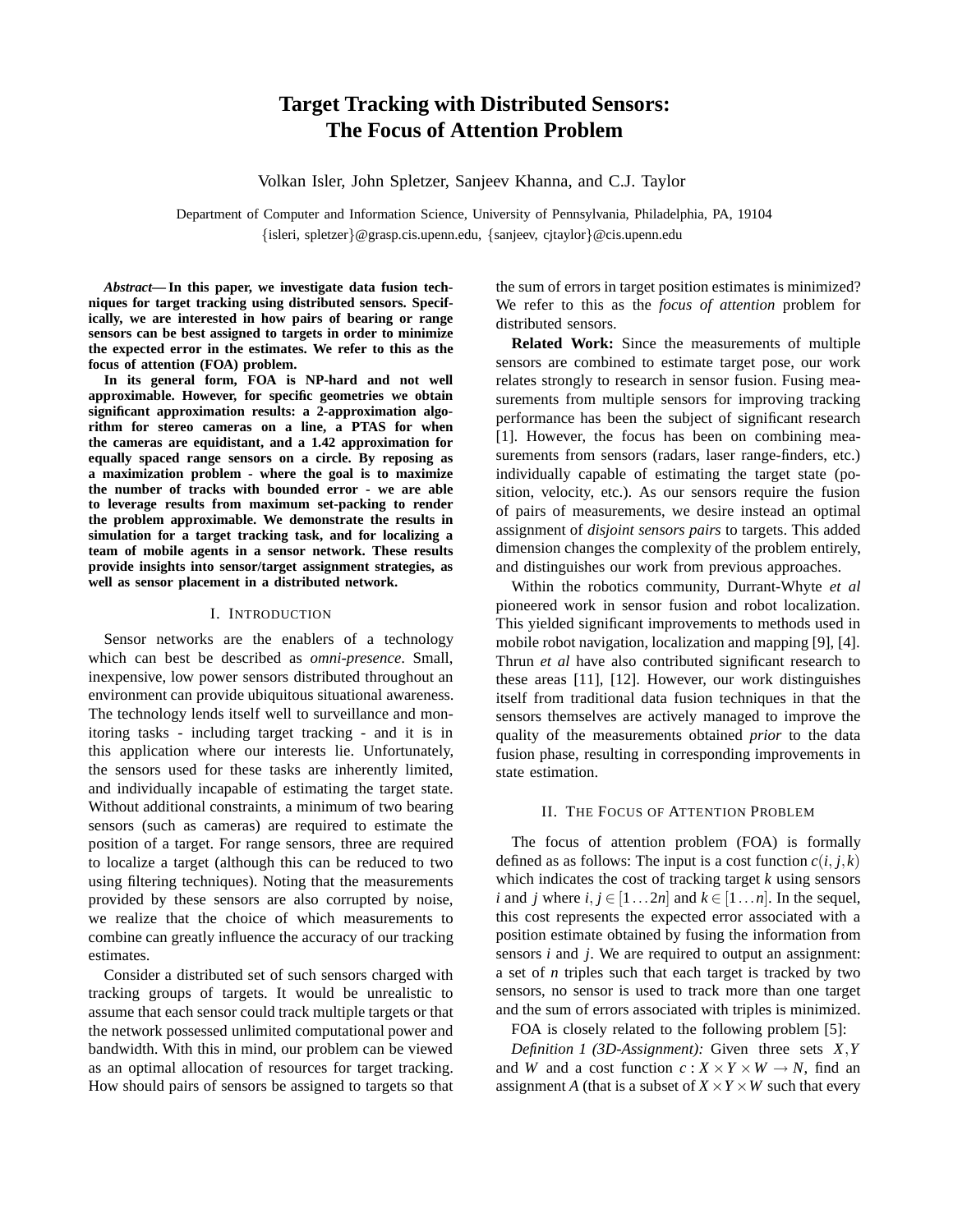element of  $X \cup Y \cup W$  belongs to exactly one element of *A*) such that  $\sum_{(i,j,k)\in A} c(i,j,k)$  is minimized.

3D-Assignment (3DA) is NP-hard [3] and inapproximable [2]. It is easy to see that any instance of 3DA can be reduced to an instance of FOA just by setting  $c_{FOA}(i, j, k) = c_{3DA}(i, j, k)$  whenever  $c_{3DA}(i, j, k)$  is defined and infinite otherwise. Moreover, since this reduction is approximation preserving, FOA with arbitrary costs is not approximable as well.

However, usually the error is not arbitrary but a function of the location of the cameras and the target. In the next two sections, we consider two error metrics for specific sensor configurations: Cameras on the line and range sensors on the circle.

#### *A. Cameras on a line*

In this section, we consider collinear cameras located on line *l* tracking targets on the plane. The error associated with cameras *i* and *j* tracking target *k* is  $\frac{Z_k}{b_{ij}}$  where  $Z_k$ is the vertical distance of the target  $k$  to the line  $l$  and  $b_{ij}$  is the baseline, that is the distance between the two cameras (see figure 1). This metric can be used to gauge the error in the stereo reconstruction  $\frac{1}{1}$  and gives a good approximation when the targets are not too close to the cameras [8]. Note that this error metric fails if the targets are very close to *l*, therefore in this section we assume that there exists a minimum clearance  $\delta$  such that  $Z_i > \delta$ , for all targets *i*.

Suppose that the cameras are sorted from left to right and let  $c_i$  be the coordinate of the  $i^{th}$  camera. The following lemma enables us to separate matching cameras from matching targets to pairs.

*Lemma 2:* Let  $Z_i$  be the depths of targets,  $Z_1 \leq Z_2 \leq Z_3$  $... \leq Z_n$  and  $b_i$  be the baselines in an optimal assignment sorted such that  $b_1 \leq b_2 \leq \ldots b_n$ . There exists an optimal matching such that the target at depth  $Z_i$  is assigned to the pair with baseline  $b_i$ .

*Proof:* Suppose not. Then there exists two assignments  $(Z_i, b_j)$  and  $(Z_k, b_i)$  such that  $Z_i > Z_k$  and  $b_j < b_i$ . But then

$$
\frac{Z_i}{b_j} + \frac{Z_k}{b_i} > \frac{Z_i}{b_i} + \frac{Z_k}{b_j}
$$
  

$$
\frac{(Z_i - Z_k)}{b_j} > \frac{(Z_i - Z_k)}{b_i}
$$

which is always true. Therefore we could improve the optimal matching by swapping the pairs leading to a contradiction.

It is easy to see that a greedy assignment that assigns the furthest target the maximum available baseline can



Fig. 1. A greedy assignment assigns  $c_1$  and  $c_4$  to target  $t_1$  and gets stuck with the pair  $(c_2, c_3)$ . The optimal assignment in this case is to assign  $t_1$  to  $(c_1, c_3)$  and  $t_2$  to  $(c_2, c_4)$ .

be arbitrarily far from optimal: Consider the setting in figure 1 with four cameras where the two cameras in the middle are very close to each other. In this configuration, the greedy algorithm can produce an assignment that is arbitrarily more costly than the optimal assignment:  $(t_1, c_1, c_3), (t_2, c_2, c_4).$ 

*1) A 2-Approximation Algorithm:* In this section we present a 2-approximation algorithm for the previous assignment problem. The algorithm simply assigns camera *i* to camera  $n + i$  and these pairs are then assigned to the targets according to Lemma 2. Let  $l_i$  (resp.  $l_j^*$ ) be the baselines of the pairs generated by our (resp. optimal) algorithm. The following lemmas show that we can find a one-to-one correspondence between  $l_i$  and  $l_j^*$  such that *l <sup>i</sup>* are longer than half of their corresponding pairs in the optimal solution.

*Lemma 3:*  $\forall i \exists j$  such that  $l_i \geq l_j^*$ .

*Proof:* Let *k* be the the pair such that  $|(c_k, c_{n+k})| = l_i$ . Let  $A = \{c_k, c_{k+1}, \ldots, c_{n+k}\}.$  Since  $|A| = n+1$ , in the optimal matching there must be two cameras in *A* that match with each other and the baseline of that match is at most  $l_k$ .

*Lemma 4:* Let  $S = \{l_1, ..., l_n\}$  and  $OPT = \{l_1^*, ..., l_n^*\}$ . For any  $A \subseteq S$ ,  $|A| = k$ , there exists a subset  $B \subseteq OPT$ ,  $|B| =$ *k* and a bijection  $\sigma_k : A \to B$  such that  $l_i \geq \sigma_k(l_i)/2$  for all  $l_i \in A$ .

*Proof:* We prove the lemma by induction on the number of cameras. For the basis, existence of  $\sigma_1$  for  $k = 1$ is a corollary of Lemma 3.

**Inductive Step:** Let  $c_i$  and  $c_j$  be the leftmost and rightmost cameras used by the edges in *A*. W.l.o.g. assume that  $|c_i c_{n+i}| \ge |c_j c_{n+j}|$ . Let *Y* be the subset of pairs in *OPT* that matches cameras in the set  $C = \{c_i, c_{i+1}, \ldots, c_j\}$ .

We first observe that  $|Y| \ge k$ . This is because  $|C| \ge n + k$ and hence at most *n*−*k* cameras in *C* could be matched by OPT to cameras outside *C*.

The longest edge in  $B$  is easily seen to be at most  $2|c_i c_{n+i}|$ . We now recursively compute  $\sigma_{k-1}$  for  $A' =$  $A \setminus \{(c_i, c_{n+i})\}$ . Let *B*<sup>*i*</sup> be the range of  $\sigma_{k-1}$ . Since  $|Y| \geq k$ , *Y* must have at least one pair, say  $l^*$ , not in *B'*. We match this pair to  $(c_i, c_{n+i})$ :

<sup>&</sup>lt;sup>1</sup>In fact, a better approximation is  $Z^2/b$ , but when all the cameras are collinear the depth of a target is the same for all cameras and therefore for simplicity we assume that the depths are squared and the error is *Z*/*b*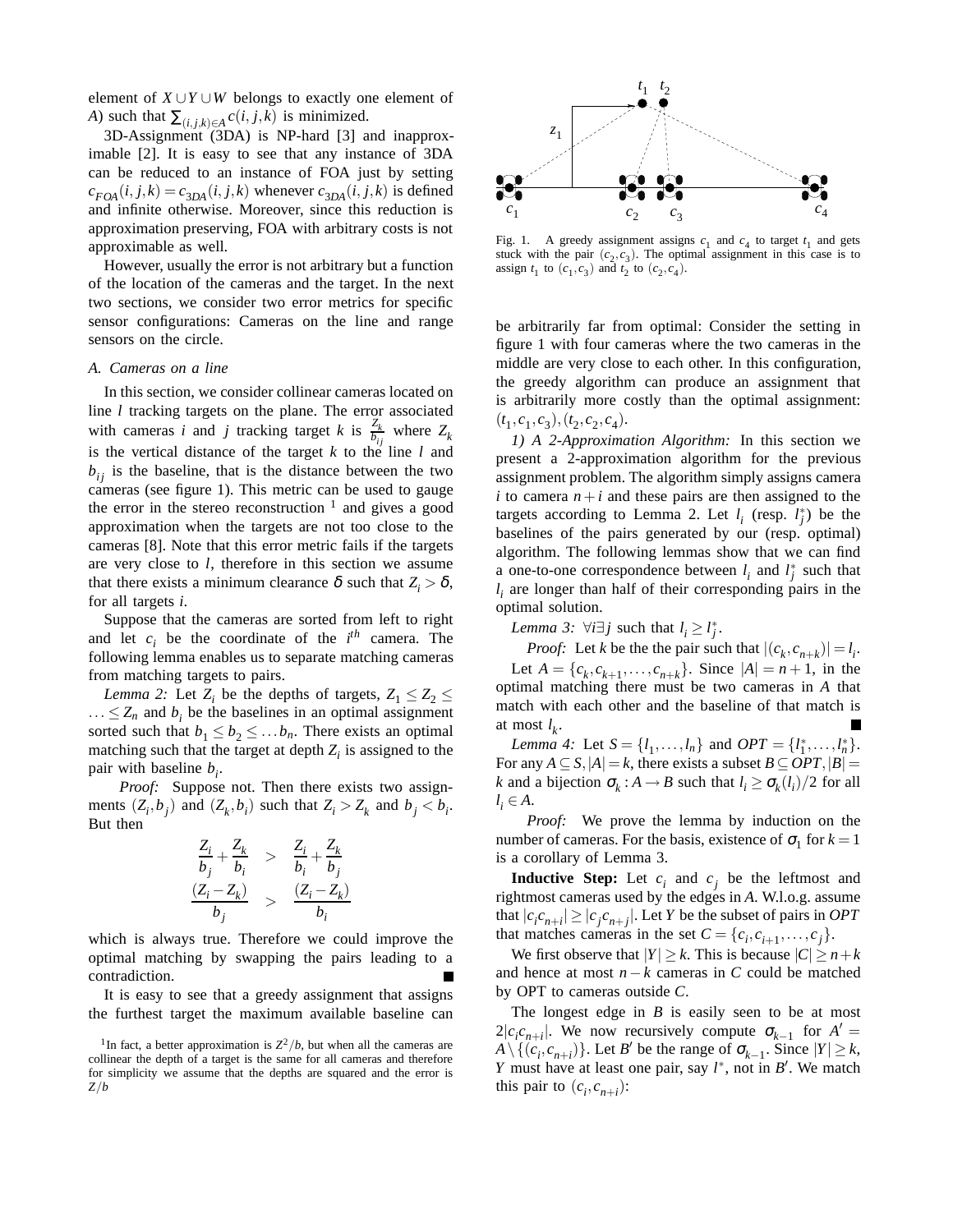

Fig. 2. The matchings produced by our algorithm (shown in dotted lines) can be twice as bad as the optimal matching (shown in solid lines) by moving the furthest target to infinity.

$$
\sigma_k(l) = \begin{cases} \sigma_{k-1}(l), & \text{if } l \in A' \\ l^*, & \text{if } l = (c_i, c_{n+i}) \end{cases} \tag{1}
$$

) (2)

Therefore by Lemma 4 there exists a mapping  $\sigma$  from *S* to the optimal matching such that  $l_i \geq \frac{\hat{\sigma}(l_i)}{2}$ ,  $\forall l_i \in S$ which gives us the desired approximation guarantee. This analysis is tight, there are instances where our algorithm can be twice as costly as the optimal:

The tight example consists of  $n/4$  cameras at  $x = 0$ ,  $n/4$ cameras at  $x = 1 - \varepsilon$ ,  $n/4$  cameras at  $x = 1 + \varepsilon$  and  $n/4$ cameras at  $x = 2$ . There is one target at  $Z = \mathscr{Z}$  and  $n-1$ targets at  $Z = \varepsilon$  (see figure 2).

The optimal cost in this case is  $\frac{x}{2} + (n-2) \frac{\varepsilon}{1+\varepsilon} + \frac{\varepsilon}{2\varepsilon}$ . This is achieved by matching  $c_1$  to  $c_{2n}$  and  $c_{\frac{n}{4}+1}$  to  $c_{\frac{3n}{4}}$ and imitating our algorithm otherwise.

Our cost in this case is is  $\frac{x}{1+\epsilon} + (n-1)\frac{\epsilon}{1+\epsilon}$  which is 2*OPT* for large enough  $\mathscr{Z}$ .

We summarize the main result of this section in the following theorem.

*Theorem 5:* There exists an  $O(n)$ -time algorithm that simultaneously gives a 2-approximation to minimizing the sum of errors metric as well as minimizing the maximum error metric when the cameras are aligned and the cost of assigning cameras *i* and *j* to target *k* is  $\frac{Z_k}{b_{ij}}$  where  $b_{ij}$  is the distance between the cameras and  $Z_k$  is the distance of target *k* to the line that passes through the cameras.

*2) A PTAS for equidistant cameras:* Our next result is a PTAS for equidistant cameras on the line. Let  $\varepsilon > 0$ be a fixed constant. We are going to present an algorithm that computes a  $(1+O(\varepsilon))$ -approximate solution. Without any loss of generality assume that the distance between two consecutive cameras is 1, hence the length of the line segment is  $2n-1$ .

*Lemma 6:* In an optimal matching leftmost *n* cameras match with rightmost *n* cameras.

*Proof:* Assume  $c_i$  is matched to  $c_j$ ,  $i, j \leq n$  in an optimal matching. This implies that among the rightmost *n* cameras at least two of them match with each other,



Fig. 3. Partitioning the line segment: A small edge (solid line) and an edge of type  $(i, j)$  (dotted line).



say  $c_k$  and  $c_l$ . But then, this matching can be improved by pairing  $c_i$  with  $c_k$  and  $c_j$  with  $c_l$  which contradicts the optimality.

Let  $p = \varepsilon^2 n$  and  $q = 1/\varepsilon^2$ . Partition the *n* points on the left into equal sized blocks  $L_1, \ldots, L_q$  so that each block has *p* cameras. Similarly, we partition the points on the right into equal sized blocks  $R_1, \ldots, R_q$ . Consider a camera pairing  $(x, y)$  in OPT. We call it of type  $(i, j)$  if *x* is  $L_i$ and *y* is in  $R_j$ .

Clearly, there are  $q^2$  (i.e. constant, for a given  $\varepsilon$ ) number of different types. We will enumerate all possible matchings by guessing the number of edges in each type.

*Lemma 7:* An edge is called *small* if its length is less than <sup>ε</sup>*n*. The number of small edges is at most <sup>ε</sup>*n*.

*Proof:* The lemma follows from the fact that the small edges may involve at most  $1/\varepsilon$  left blocks connected to the  $1/\varepsilon$  right blocks.

Given a guess, we use the following rule to match the cameras. Fix a block on the left, say  $L_i$ . Suppose  $L_i$  is connected to  $x_1$  vertices in  $R_1$ ,  $x_2$  vertices in  $R_2$ , etc. Pair the  $x_1$  leftmost vertices in  $L_i$  to  $x_1$  leftmost vertices in  $R_1$ . Then  $x_2$  leftmost among remaining ones and so on.

This ensures that small edges in OPT are reduced by at most a factor of 2.

*Lemma 8:* Let  $c_1$ ,  $c_2$ ,  $c_3$  and  $c_4$  be four cameras ordered from left to right,  $x = |c_1 c_2|$ ,  $y = |c_2 c_3|$ ,  $z = |c_3 c_4|$  with  $z > x$ . In addition, let  $t_1$  and  $t_2$  be two targets at distances  $z_1$ and  $z_2$  respectively (figure 4). If  $(c_1, c_4, t_2)$  and  $(c_2, c_3, t_1)$ are triples in an optimal assignment then:

$$
\frac{Z_1}{y} \le Z_2 \frac{(x+y)}{(x+y+z)(y+z)}
$$

*Proof:* Consider the assignment obtained by crossing the pairs:  $(c_1, c_3, t_1)$  and  $(c_2, c_4, t_2)$  (see figure 4). Due to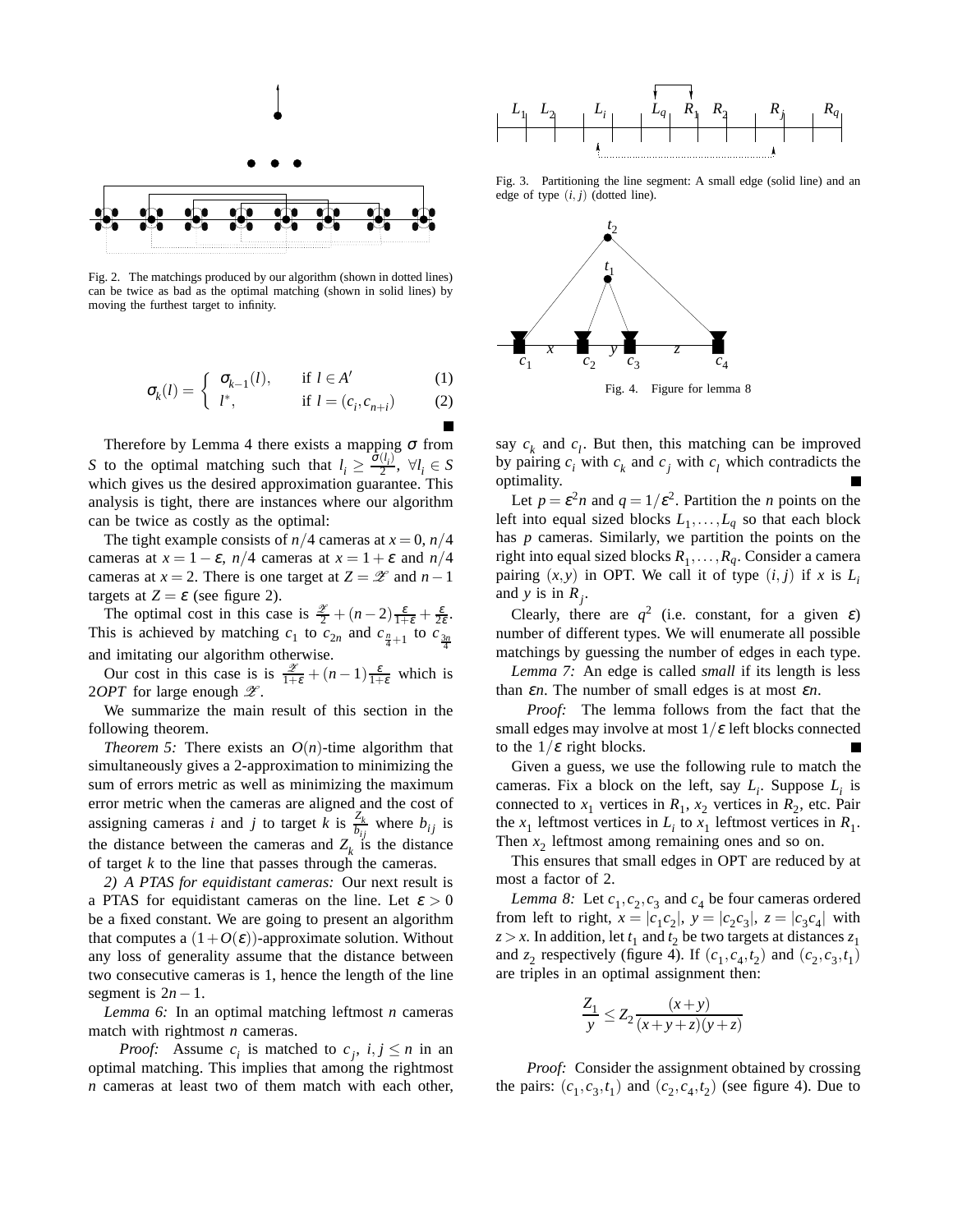optimality we have

$$
\frac{Z_1}{y} + \frac{Z_2}{x+y+z} \le \frac{Z_1}{x+y} + \frac{Z_2}{y+z}
$$

and the lemma follows by simple algebraic manipulation.

*Lemma 9:* Let the weight of an edge *e* for an assignment be  $\frac{Z_i}{|e|}$  where  $Z_i$  is the depth of the target assigned to this edge and  $|e|$  is the distance between the cameras connected by *e*. The total weight on the small edges is at most an  $64\varepsilon$  fraction of the overall weight in any optimal assignment.

*Proof:* Let *M* and *N* be the leftmost and rightmost  $\frac{3n}{4}$  cameras respectively. In an optimal matching, due to Lemma 6, the edges in *M* match with rightmost *n* edges and at least  $\frac{n}{2}$  of them are in *N*. Let  $B = \{b_1, \ldots, b_{\frac{n}{2}}\}$  be the set of any  $\frac{n}{2}$  "big" edges that match cameras from *M* to cameras in *N* and  $S = \{s_1, \ldots, s_k\}$  be the set of "small" edges. By Lemma 7,  $k \leq \varepsilon n$ .

Partition *B* into  $\frac{n}{2k} \geq \frac{1}{2\varepsilon}$  groups  $B_i$  of size *k* arbitrarily.

We pick any group  $B_i$  and match the edges  $b_i \in B_j$ to edges in *S* arbitrarily. Let  $Z_i^s$  and  $Z_i^b$  be the depths of targets assigned to  $s_i$  and  $b_i$  respectively. By Lemma 8 with  $x + y \le n + \varepsilon n$ ,  $x + y + z \ge \frac{n}{2}$  and  $y + z \ge \frac{n}{4}$  we get:

$$
\frac{Z_i^s}{s_i} \le Z_i^b \frac{(n+\varepsilon n)}{\frac{n}{2}\frac{n}{4}} = Z_i^b \frac{8(1+\varepsilon)}{n} \le \frac{16Z_i^b}{n}
$$

Let  $w(S)$  be the total weight in set *S*. Since a baseline can be of length at most 2*n*, by summing up over the elements in *S*, we get  $w(S) \leq 32w(B_j)$ .

Therefore we conclude:

$$
w(B) \ge \frac{w(B_i)}{2\varepsilon} \ge \frac{w(S)}{64\varepsilon}
$$

since the total weight is greater than  $w(B)$ , the lemma follows.

*Theorem 10:* There exists a PTAS for assigning equidistant cameras on a line.

*Proof:* The matching described ensures that small edges in OPT are reduced by at most a factor of 2 and long edges are within a factor of  $(1+\varepsilon)$ . Using Lemma 9 above, by combining these matchings, we get an overall  $1+O(\varepsilon)$ -approximation.

#### *B. Range-Sensors on a Circle*

In this section, we consider range-sensors located on a circle  $\mathscr C$  at equidistant intervals, tracking targets that are located inside  $C$ . The error associated with a pair of range sensors  $(c_1, c_2)$  and a target *t* is approximated by  $\frac{1}{\sin \theta}$  where  $\theta = \angle c_1 \vec{c}_2$ . This is the Geometric Dilution of Precision (GDOP) for sensors that measure distances from the targets [8]. In practice three range sensors are required for explicit target localization. However, target-tracking need not be an adversarial task. Consider a team of mobile robots negotiating a sensor network. Pairs of sensor measurements could be paired with heading information to enable localization. In this application, identifying optimal pairs would prove useful for providing optimal position estimates while minimizing network transmissions.

For simplicity, assume there are 4*n* sensors and 2*n* targets. Let *S* be the set of pairs generated by matching sensor *i* with sensor  $i + n$  which is 90 degrees away clockwise from *i*. Assign the targets arbitrarily to pairs.

For two sensors  $c_1$  and  $c_2$ , let x be a point inside C such that  $\angle c_1 x c_2 = \frac{3\pi}{4}$  (see figure 5). Let  $Arc1(c_1, c_2)$  be the arc defined by  $c_1$ ,  $c_2$  and *x* and  $Arc2(c_1, c_2)$  be the arc axially symmetric with respect to the the chord  $c_1c_2$ . Note that  $Arc2$  lies on  $\mathscr{C}$ .

We call the region inside  $Arc1(c_1, c_2)$  and  $Arc2(c_1, c_2)$ a *defective* region for the pair  $(c_1, c_2)$ , because any target outside this region is viewed by an angle less than  $\frac{3\pi}{4}$  and greater than  $\frac{\pi}{4}$  degrees from  $(c_1, c_2)$ . This angle is enough to guarantee a 1.42-approximation since  $1/\sin(\frac{3\pi}{4}) < 1.42$ and the least error possible in this metric is 1. We summarize the properties of defective regions in the following propositions, which can be proven using basic geometric formulas. We omit the proofs due to lack of space.

*Proposition 11:* Any target outside the defective region of sensors  $c_1$  and  $c_2$  is viewed by an angle less than  $\frac{3\pi}{4}$ and greater than  $\frac{\pi}{4}$  from  $c_1$  and  $c_2$ .

*Proposition 12:* Let  $c_1$ ,  $c_2$ ,  $c_3$  and  $c_4$  be four sensors  $\frac{\pi}{2}$ degrees apart. Defective regions of  $(c_1, c_2), (c_2, c_3), (c_3, c_4)$ and  $(c_4, c_1)$  are disjoint (figure 5 right).

Having assigned the targets to sensors  $\frac{\pi}{2}$  degrees apart we proceed as follows: We scan the pairs assigned to each target  $t_i$ . Suppose the current pair is  $(c_1, c_2)$ .

Now suppose that  $t_1$  assigned to  $(c_1, c_2)$  is defective (i.e. in the defective region of  $c_1$  and  $c_2$ ). Consider the pair  $(c_3, c_4)$ , such that  $c_3$  (resp.  $c_4$ ) is the antipodal of  $c_1$ (resp.  $c_3$ ) and the target  $t_2$  assigned to  $(c_3, c_4)$ .

- if  $t_2$  is also defective, we swap targets: the new assignment is  $(c_1, c_2, t_2)$  and  $(c_3, c_4, t_1)$ .
- if  $t_2$  is good and outside the defective region of  $(c_1, c_2)$  again we swap targets: the new assignment is  $(c_1, c_2, t_2)$  and  $(c_3, c_4, t_1)$ .
- if  $t_2$  is good and inside the defective region of  $(c_1, c_2)$ we swap pairs: the new assignment is  $(c_1, c_4, t_1)$  and  $(c_2, c_3, t_2).$

The reason we picked the angle as  $\frac{3\pi}{4}$  is to make the defective regions disjoint: As the right figure in figure 5 illustrates, by construction the defective regions only intersect at the sensors. This makes each assignment to have an error of 1.42 at most. In addition, once an assignment is modified we never return to it. Therefore this algorithm gives a 1.42-approximation for  $1/\sin\theta$  error metric.

The main result of this section is summarized in the following theorem: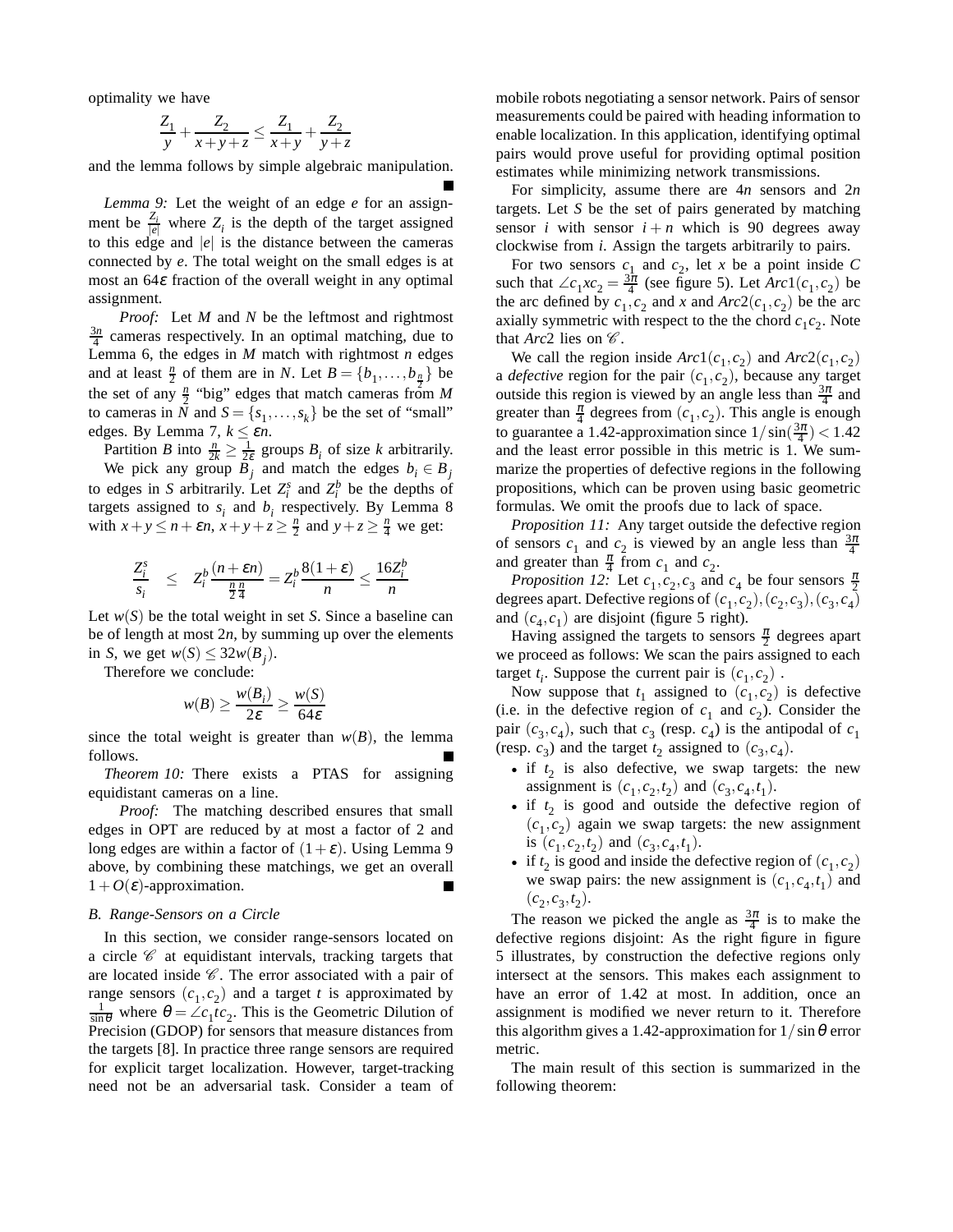

Fig. 5. Sensors on circle: **LEFT:**The defective region for sensors  $c_2$ and  $c_2$  is the shaded area defined by arcs  $Arc1(c_1, c_2)$  and  $Arc2(c_1, c_2)$ . **RIGHT:** The defective regions are disjoint.

*Theorem 13:* There exists an  $O(n)$ -time algorithm that simultaneously gives a 1.42-approximation to minimizing the sum of errors metric as well as minimizing the maximum error metric when the 4*n* sensors are equally spaced on a circle and the cost of assigning sensors *i* and *j* to target *k* is  $\frac{1}{\sin \angle ikj}$ .

**Discussion: Universal Placement** Note that the analysis above shows that the equidistant placement for  $\frac{1}{\sin \theta}$ metric is *universal*: No matter where the targets are located, our algorithm guarantees a 1.42-approximation for the optimal matchings generated by *any* placement of sensors on circle.

Similarly, a universal placement for cameras on a line segment  $[x, y]$  for the  $Z/b$  metric would be to put half of the cameras to  $x$  and the other half on  $y$ , which guarantees an optimal assignment for this metric.

## *C. Arbitrary Sensor Placement*

The inapproximability of FOA for general sensor placement lead us to repose it as its "dual" maximization problem. To do this, we define the notion of a *valid track*. An assignment  $(c_i, c_j, t_k)$  is considered a valid track if  $Err(c_i, c_j, t_k) \leq \delta_0$ , where  $\delta_0$  represents an acceptable error threshold predefined by the user. The problem then becomes: Given a set of sensors *C* with  $c_i \in C$ , a set of targets *T* with  $t \in T$ , and an error threshold  $\delta_0$ , construct a set of disjoint assignments *A*, where  $(c_i, c_j, t_k) \in A$  iff  $Err(c_i, c_j, t_k) \leq \delta_0$ , such that |*A*| is maximized.

When the error metric is arbitrary, this problem is equivalent to *Maximum 3-Set Packing*2, which is known to be NP-hard [5]. It is also known that a greedy solution is within a factor of 3 of optimal. A "2-locally-optimal" solution is defined as a maximal solution that can not be improved further by removing any item from the current solution, and attempting to insert 2 non-conflicting items. It has been shown that any 2-locally optimal solution provides a  $\frac{5}{3}$  approximation [6], [13]. One might suspect that a 2-locally optimal solution would yield better performance for restricted error metrics. However, it can be shown that there are instances of FOA where the 2-locally optimal solution can be a factor of  $\frac{5}{3}$  away from the optimal value [7]. We further investigate the utility of the greedy and 2-local algorithms in Section III.

# III. SIMULATION RESULTS

We implemented simulations for several of our results in both target tracking and cooperative localization tasks. We contrasted the performance of these empirically with greedy approaches. Each sensor was constrained to tracking a single target at any given time. For the line and circle cases, no limitations were assumed regarding sensor range.

#### *A. Cameras on the line*

In this simulation, we modeled the target tracking task as outlined in Section II-A. Specifically, we considered 10 cameras charged with tracking 5 targets performing a random walk as shown in Figure 6. The sensors measured bearings to targets. Measurements from pairs of sensors were then merged (via triangulation) to obtain an estimate of the position of the target. We modeled this scenario for two different algorithms.

Algorithm 1 initially assigned each target to the best available pair and kept this assignment fixed throughout the simulation. Algorithm 2 employed the 2 approximation algorithm presented in Section II-A. In this approach, sensor pairs communicated target position estimates (requiring  $O(n)$  communications), and sensor pairtarget assignments were dynamically updated as necessary.

We simulated the performance of these two algorithms for 1000 iterations. The error in bearing was simulated by drawing samples from zero mean Gaussian with  $\sigma =$ 1◦. The middle figure in Figure 6 is the histogram of the average error for the dynamic update method. The mean squared error is 3.62 and the standard deviation of the error is 3.22. In this simulation, the 2-approximation algorithm performs better than the no-optimization version (given in Figure 6 right), whose mean error is 12.22 and the standard deviation of the error is 17.98.

## *B. Sensors on the circle*

Target tracking need not be adversarial. We demonstrate this in a cooperative localization task. In this simulation, *n* robots are operating within a sensor network defined by 2*n* range sensors on a circle. The robots rely on pairs of sensor measurements to fuse with odometry information. Both the sensor and odometry measurements are corrupted with random Gaussian noise. Additionally, the odometry measurements have an unmodeled bias (to reflect wheel imperfections, for example). Each robot employs a particle filter to fuse the imperfect odometry and sensor measurements to estimate its position.

<sup>&</sup>lt;sup>2</sup>Given a 3-set system  $(S, C)$  – a set *S* and a collection *C* of size 3 subsets of *S*, find a maximum cardinality collection of disjoint sets in *C*.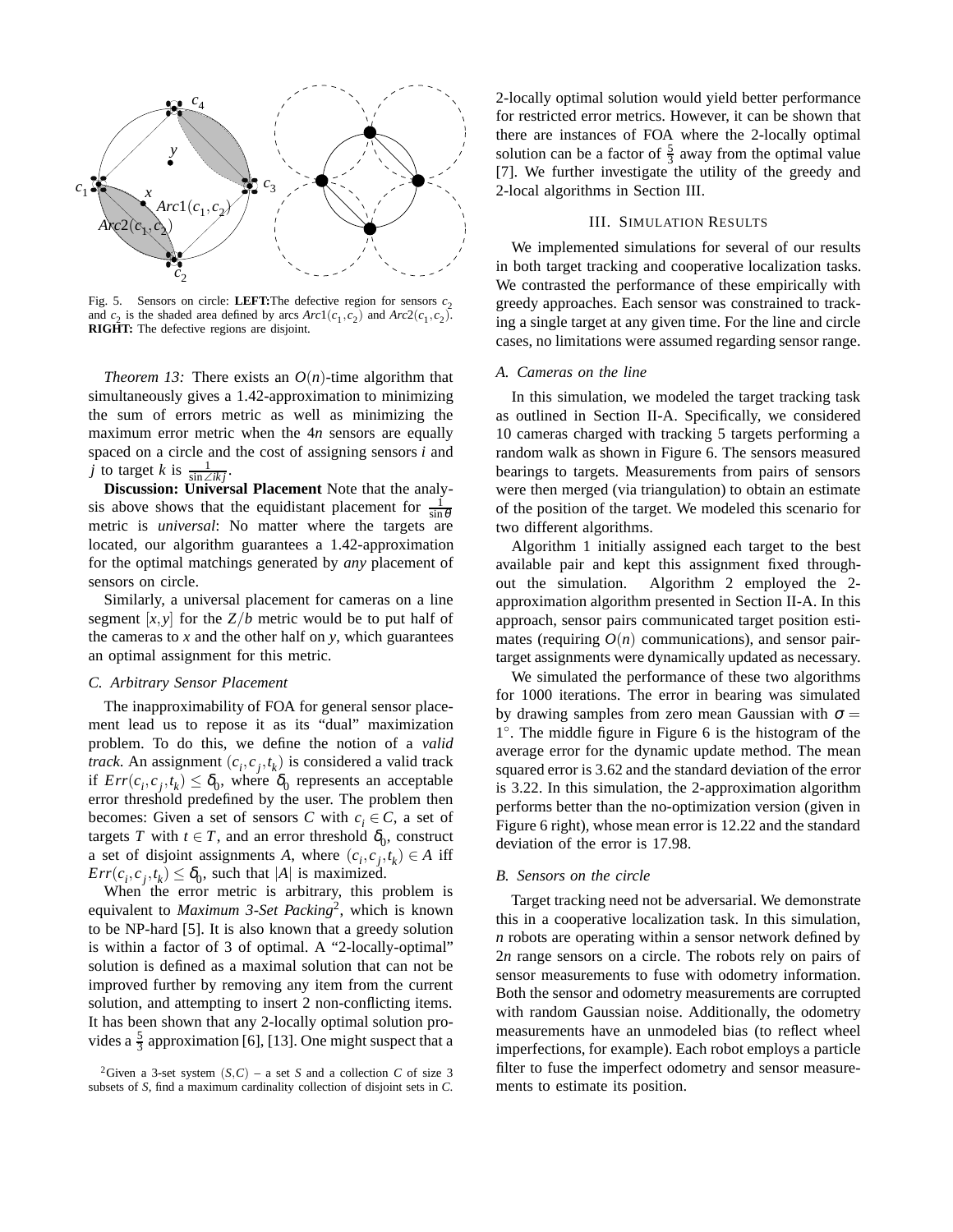

Fig. 6. **Left:** A tracking scenario with targets performing a random walk. **Middle, Right:** Histograms of the mean-squared error (MSE) for 2 approximation and greedy algorithm with no re-assignment.

Again, we modeled two algorithms for this scenario. Both initiated with a globally optimal assignment of sensor pairs to targets. In Algorithm 1, this assignment was maintained throughout the simulation. Algorithm 2 followed the 1.42-approximation as outlined in Section II-B. In this case, reassignment of sensor pairs to targets was constrained to within the initial 4 sensor/2 target assignment. Localization then proceeded with each robot transmitting a position estimate to its assigned sensor pair. The sensor pair in turn transmitted range measurements to the target. These measurements, and the knowledge of sensor positions, allowed each robot to condition its particle filter set for improved position estimation. The procedure then iterated.

Localization performance for both algorithms is reflected in Figure 7. In this example, 8 robots were tracked by 16 sensors. The robots localized while following pseudo-random trajectories through the network. As expected, results indicate that although both approaches rely on identical filtering techniques, significant improvements in localization performance can be achieved by intelligently assigning targets to sensors prior to the data fusion phase.

## *C. Arbitrary Sensor Placement*

In this last simulation, we examined the arbitrary sensor placement problem as outlined in Section II-C. For this example, 20 cameras were distributed roughly uniformly on the plane and charged with tracking 10 targets. Here, the objective was to maximize the number of valid tracks, in contrast to the error minimization objective of previous simulations. Targets followed random trajectories, and were tracked in simulation using particle filters. The respective particle sets were employed to generate a numerical error metric for the targets as discussed in [10].

Two algorithms were investigated for this maximization approach. The first employed a greedy assignment strategy, and the second a 2-locally optimal approach as discussed in Section II-C. The latter took the greedy solution as input, and as a consequence could only improve on its performance. Reassignment was made for both algorithms at each timestep. Several trials were conducted corresponding to sparse and dense solution sets. Data from a representative trial can be found at figure 8.

In each trial, the 2-local solution improved over greedy by 5-15%. As expected, the larger improvements corresponded to dense solution sets - i.e. when there were more opportunities for finding local improvements. These results are by no means encompassing, and provide only insights into expected performance which is a function of too many variables to address here. However, they imply that unless the guarantee of improved performance is critical, the significantly greater computational complexity of 2-local may not be warranted by the expected performance improvement over greedy for real-time applications.

### IV. CONCLUSIONS AND DISCUSSION

In this paper, we have introduced the focus of attention problem for distributed sensors. We observed that for a general cost metric, the problem is NP-hard and not well approximable. However, for constrained geometric cases we were able to exploit relations between the sensor geometry and corresponding error metrics. From this, we obtained: a 2-approximation for stereo cameras constrained to the same baseline, a PTAS solution for the same geometry when the cameras are spaced equidistantly, and a 1.42-approximation for 4*n*-range sensors equi-spaced on the circle.

The 2-approximation for stereo cameras and the 1.42 approximation for range sensors have several desirable attributes. Their matchings have twofold approximation guarantees; the sums of errors are bounded, as are the individual target errors. Additionally, they are readily implemented, and are inexpensive both computationally  $(O(n \log n)$  and  $O(n)$ , respectively) and in terms of network communications  $(O(n))$ . In simulation, both showed significant improvements in performance over greedy/static assignment strategies. The constraints to ge-